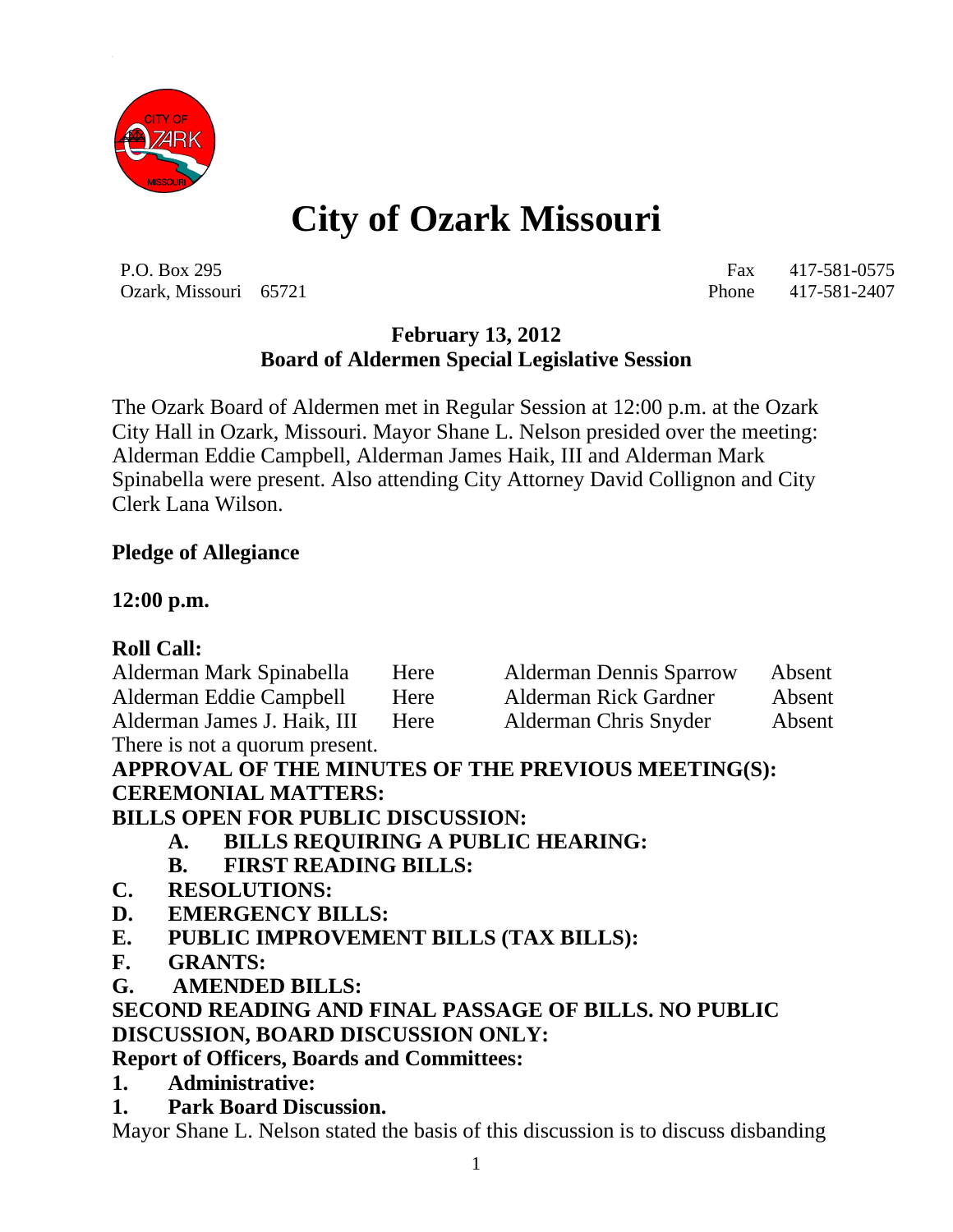the Park Board. During discussions with several Park Board Members they have shown interest in serving on other City Boards. The Baseball and Softball Boards have shown interest in coordinating joint fund raising projects with the City. Mayor Shane L. Nelson has expressed to the Park Board Members present during the last two (2) Park Board Meetings the possibility of disbanding the Park Board. City Attorney Collignon stated the Board of Aldermen will have to adopt an Ordinance deleting Chapter 145: Park and Recreation/Tree Board in its entirety. City Attorney Collignon asked Park Director Wagner if disbanding the Park Board would affect the City's Tree City USA status.

Park Director Wagner stated it would not affect the City's Tree City USA status. Alderman Haik stated he will sponsor the Ordinance deleting Chapter 145: Park and Recreation/Tree Board.

#### **2. Building and Code Enforcement Officer Bill Pears-Updates from the Building Department.**

Alderman Spinabella requested City Attorney Collignon to draft an Ordinance to prohibit vehicles from cutting through business parking lots in order to avoid traffic control devices for the Board of Aldermen's consideration. City Attorney Collignon stated he and Chief Hodges have been in recent discussions regarding this issue and both are in agreement there will be some difficulty enforcing the Ordinance. The problem with enforcing the Ordinance is the individual making the complaint has indicated he would not testify if a case ever went to Municipal Court. The business owner is more interested in is placing signs upon his property and a Police Officer assigned to his parking lot. Police Chief Hodges stated his concern is not with the enforcement is with identifying the drive through vehicles from the businesses customers. Mayor Shane L. Nelson stated sometimes Police presence will defer violators. Police Chief Hodges stated to enforce the Ordinance you would have to state to enter the premises you have to stop at the business or you will receive a ticket.

Building Official Bill Pears informed the Mayor and Board of Aldermen the City has an ISO Report Due on building services that evaluates our Building Department and permitting processes. The report evaluates whether or not the City has the most current Building Codes adopted. Most Insurance Companies use this Report to establish their Home Owners/Builders Insurance Policy premiums. The City has not adopted the most current 2009 Building Codes. Staff is proposing to adopt the 2012 Building Code by January 2013. During a future Session he will bring forth a Resolution of intent to adopt the 2012 Building Codes to suffice ISO's Building Code requirement until the Board of Aldermen officially adopts the 2012 Building Codes. This will allow the City to retain our current 5 ISO Insurance Rating.

During the Board of Aldermen's February 27, 2012 Noon Work Session the Planning and Development Department will present new fee structures to the Board of Aldermen. Bill stated he will be presenting the Building fee structure with minimal increases mostly restructuring of the Building Permit will be